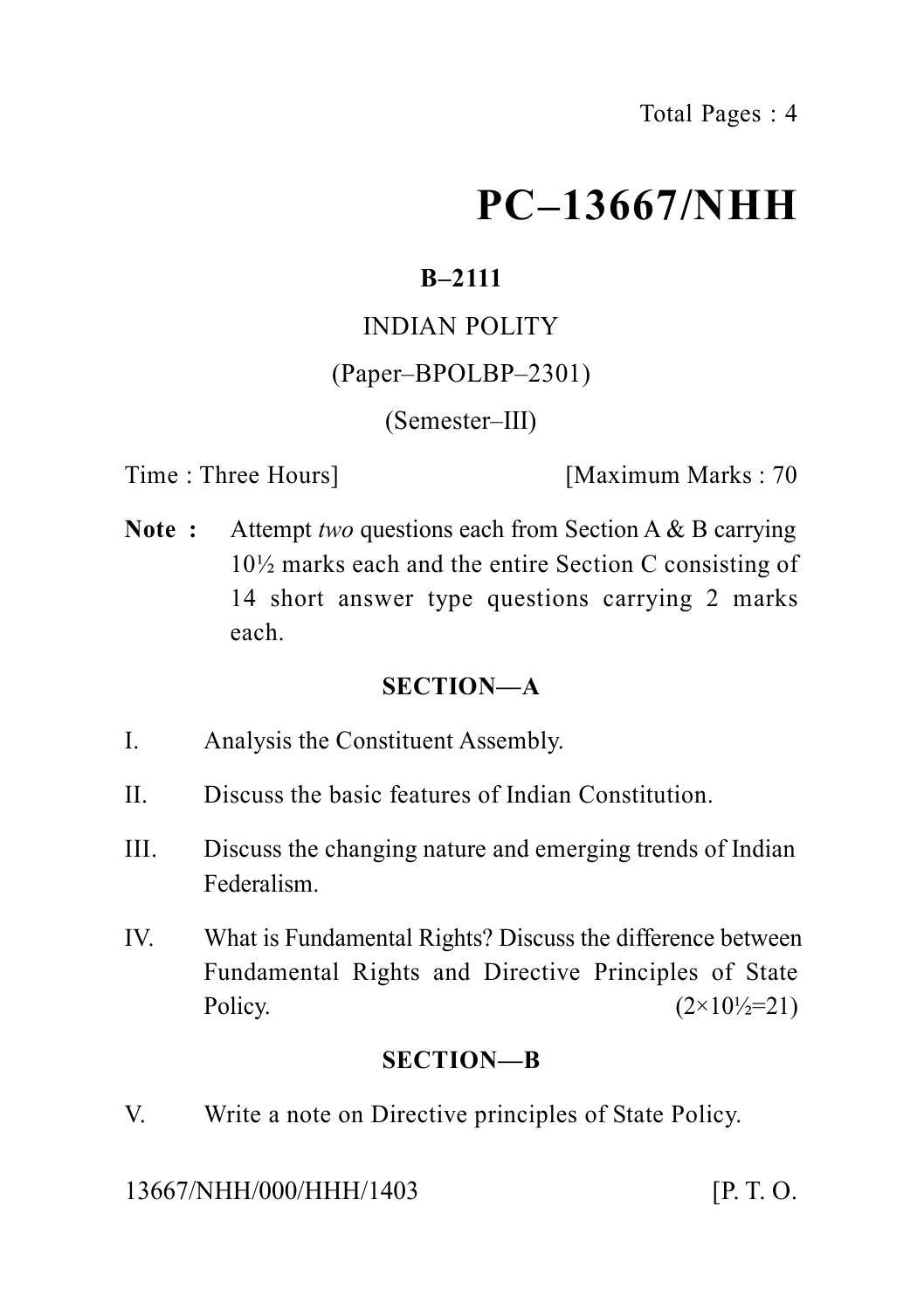- VI. Write down the composition and powers of Rajya Sabha.
- VII. Discuss the powers and role of Prime Minister of India.
- VIII. Discuss the composition and powers of Supreme Court.  $(2\times10^{1}/\text{m})$

#### **SECTION—C**

#### **(Compulsory Question)**

- IX. Write short notes on the following :
	- 1. Sovereignty.
	- 2. Fundamental Rights.
	- 3. What is Fundamental duties?
	- 4. 42nd Constitution Amendment.
	- 5. Article 15.
	- 6. Article 32.
	- 7. Right to Property.
	- 8. Election procedure of President.
	- 9. Role of Prime Minister.
	- 10. Composition of Supreme Court.
	- 11. Government of India Act of 1935.
	- 12. Position of Cabinet.
	- 13. Article 44.
	- 14. What is Right to Education?  $(14\times2=28)$

#### 13667/NHH/000/HHH/1403 2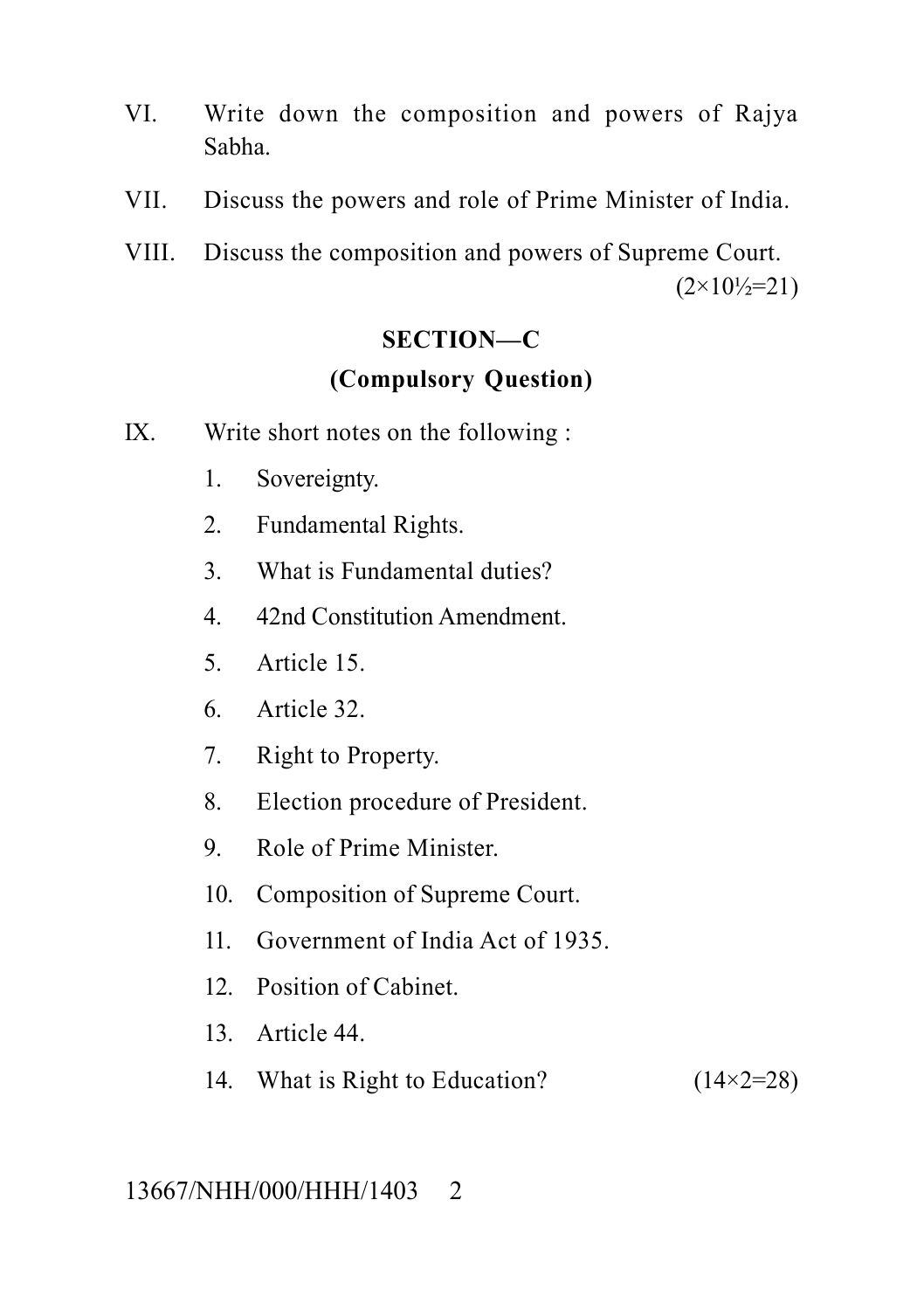#### **PUNJABI VERSION**

ਨੋਟ : ਭਾਗ A ਅਤੇ B ਵਿਚੋਂ *ਦੋ-ਦੋ* ਪੁਸ਼ਨ ਕਰੋ। ਹਰੇਕ ਪੁਸ਼ਨ ਦੇ  $10\%$  ਅੰਕ ਹਨ। ਭਾਗ C ਸਾਰਾ ਕਰੋ। ਇਸ ਵਿਚ 14 ਸੰਖੇਪ ਉੱਤਰ ਵਾਲੇ ਪੁਸ਼ਨ 2-2 ਅੰਕਾਂ ਦੇ ਹਨ।

#### ਭਾਗ $-A$

- ਸੰਵਿਧਾਨਿਕ ਸਭਾ ਦਾ ਵਿਸ਼ਲੇਸ਼ਣ ਕਰੋ।  $\mathbf{I}$
- ਕਾਰਤੀ ਸੰਵਿਧਾਨ ਦੀਆਂ ਮੌਲਿਕ ਵਿਸੇਸਤਾਵਾਂ ਦੱਸੋ।  $\Pi$
- ਭਾਰਤੀ ਸੰਘਵਾਦ ਦੇ ਬਦਲਦੇ ਸਰੂਪ ਅਤੇ ਉਭਰਦੀਆਂ ਪੁਵਿਰਤੀਆਂ  $III$ ਦਾ ਵਰਣਨ ਕਰੋ।
- ਮੌਲਿਕ ਅਧਿਕਾਰ ਕੀ ਹੈ? ਮੌਲਿਕ ਅਧਿਕਾਰਾਂ ਅਤੇ ਰਾਜ ਨੀਤੀ  $\mathbf{I} \mathbf{V}$ <u>ਦੇ ਨਿਰਦੇਸ਼ਕ ਸਿਧਾਂਤਾਂ ਵਿਚ ਅੰਤਰ ਸਪਸ਼ਟ ਕਰੋ।</u>

#### $\overline{g}$ गत $\overline{a}$

- ਰਾਜ ਨੀਤੀ ਦੇ ਨਿਰਦੇਸ਼ਕ ਸਿਧਾਂਤਾਂ ੳਪਰ ਨੋਟ ਲਿਖੋ।  $V$
- ਰਾਜ ਸਕਾ ਦੀ ਸਣਤਰ ਅਤੇ ਸਕਤੀਆਂ ਲਿਖੋ।  $VI$
- VII. ਪ੍ਰਧਾਨ ਮੰਤਰੀ ਦੀਆਂ ਸ਼ਕਤੀਆਂ ਅਤੇ ਭੂਮਿਕਾ ਉਪਰ ਚਰਚਾ ਕਰੋ।
- VIII. ਸਰਵੳੱਚ ਅਦਾਲਤ ਦੀ ਬਣਤਰ ਅਤੇ ਸ਼ਕਤੀਆਂ ੳਪਰ ਚਰਚਾ ਕਰੋ।

13667/NHH/000/HHH/1403 3  $[P, T, O]$